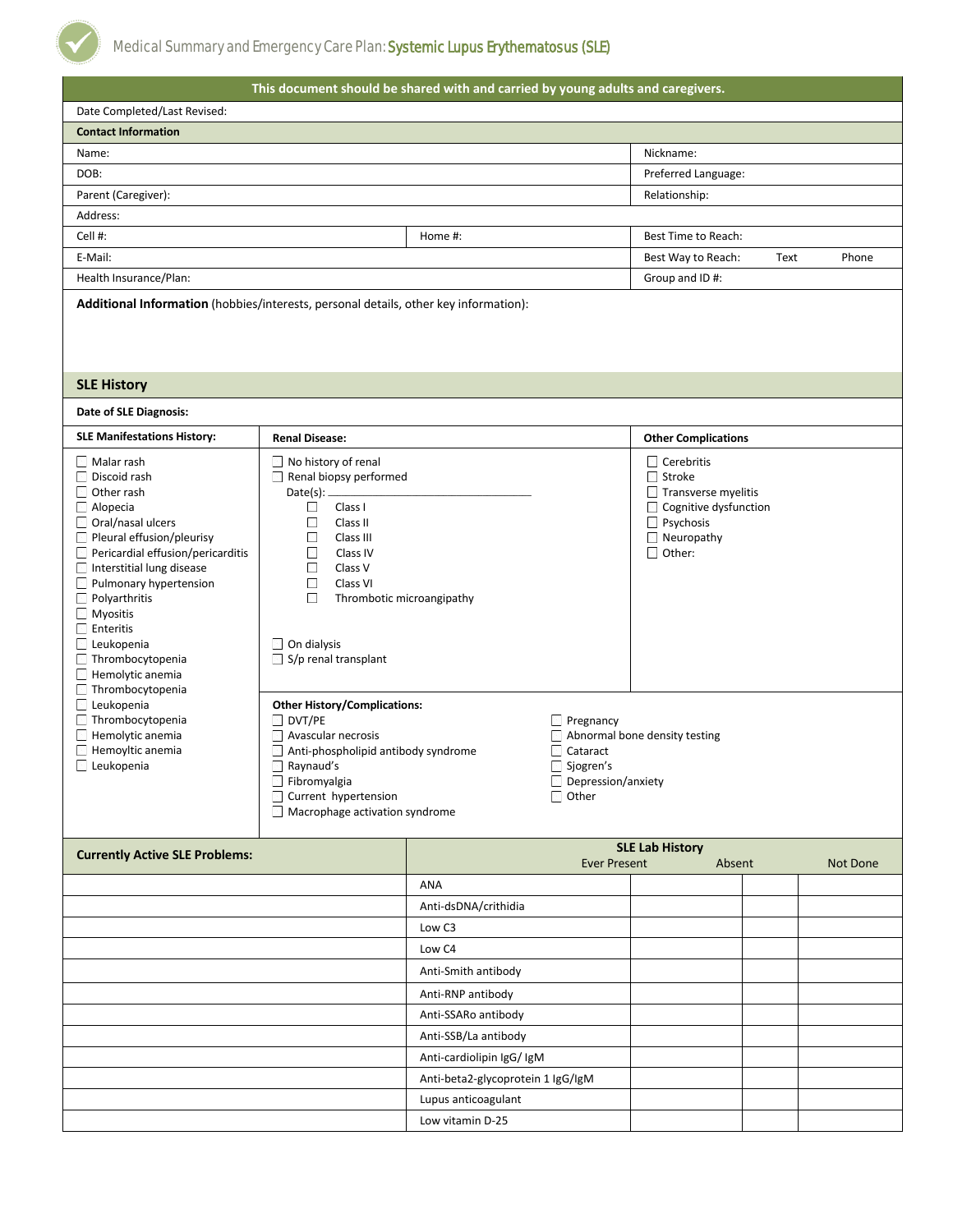

| <b>Current Medications</b><br>$\Box$ See attached medication list       |                            |                     |  |  |  |  |  |
|-------------------------------------------------------------------------|----------------------------|---------------------|--|--|--|--|--|
|                                                                         |                            | Preferred pharmacy: |  |  |  |  |  |
|                                                                         |                            |                     |  |  |  |  |  |
| Medication                                                              | Dose                       | Frequency           |  |  |  |  |  |
|                                                                         |                            |                     |  |  |  |  |  |
|                                                                         |                            |                     |  |  |  |  |  |
|                                                                         |                            |                     |  |  |  |  |  |
|                                                                         |                            |                     |  |  |  |  |  |
|                                                                         |                            |                     |  |  |  |  |  |
|                                                                         |                            |                     |  |  |  |  |  |
| <b>Prior SLE Medications</b>                                            | <b>Reason Discontinued</b> |                     |  |  |  |  |  |
| Cyclophoshpamide IV<br>Cumulative dose_                                 | grams                      |                     |  |  |  |  |  |
| Cyclophoshpamide po<br>Cumulative dose                                  | grams                      |                     |  |  |  |  |  |
| Mycophenolate mofetil (Cellcept)                                        |                            |                     |  |  |  |  |  |
| Mycophenolic acid (Myfortic)                                            |                            |                     |  |  |  |  |  |
| Azathioprine (Imuran)                                                   |                            |                     |  |  |  |  |  |
| Methotrexate                                                            |                            |                     |  |  |  |  |  |
| Leflunomide (Arava)<br>Belimumab (Benlysta)                             |                            |                     |  |  |  |  |  |
| Rituximab (Rituxan)                                                     |                            |                     |  |  |  |  |  |
| Cyclosprine (Neoral, Sandimmune)                                        |                            |                     |  |  |  |  |  |
| Tacrolimus (Prograf)                                                    |                            |                     |  |  |  |  |  |
| Hydroxychloroquine (Plaquenil)                                          |                            |                     |  |  |  |  |  |
| $\Box$ Other                                                            |                            |                     |  |  |  |  |  |
|                                                                         |                            |                     |  |  |  |  |  |
|                                                                         |                            |                     |  |  |  |  |  |
| <b>Medication Allergy/Intolerance</b><br>$\Box$ See attached list       |                            |                     |  |  |  |  |  |
| Medication                                                              |                            | Reactions           |  |  |  |  |  |
|                                                                         |                            |                     |  |  |  |  |  |
|                                                                         |                            |                     |  |  |  |  |  |
|                                                                         |                            |                     |  |  |  |  |  |
|                                                                         |                            |                     |  |  |  |  |  |
| Other Health Conditions, Key Surgeries, Procedures, Hospitalizations    | □ See attached list        |                     |  |  |  |  |  |
|                                                                         |                            |                     |  |  |  |  |  |
| Condition/Surgery/Procedure/Hospitalization                             |                            | Details             |  |  |  |  |  |
|                                                                         |                            |                     |  |  |  |  |  |
|                                                                         |                            |                     |  |  |  |  |  |
|                                                                         |                            |                     |  |  |  |  |  |
|                                                                         |                            |                     |  |  |  |  |  |
|                                                                         |                            |                     |  |  |  |  |  |
|                                                                         |                            |                     |  |  |  |  |  |
|                                                                         |                            |                     |  |  |  |  |  |
| <b>Important Immunizations</b><br>$\Box$ See attached immunization list |                            | Date(s)             |  |  |  |  |  |
| Pneumococcal vaccination                                                |                            |                     |  |  |  |  |  |
| Influenza vaccination                                                   |                            |                     |  |  |  |  |  |
|                                                                         |                            |                     |  |  |  |  |  |
| Meningococcal vaccination                                               |                            |                     |  |  |  |  |  |